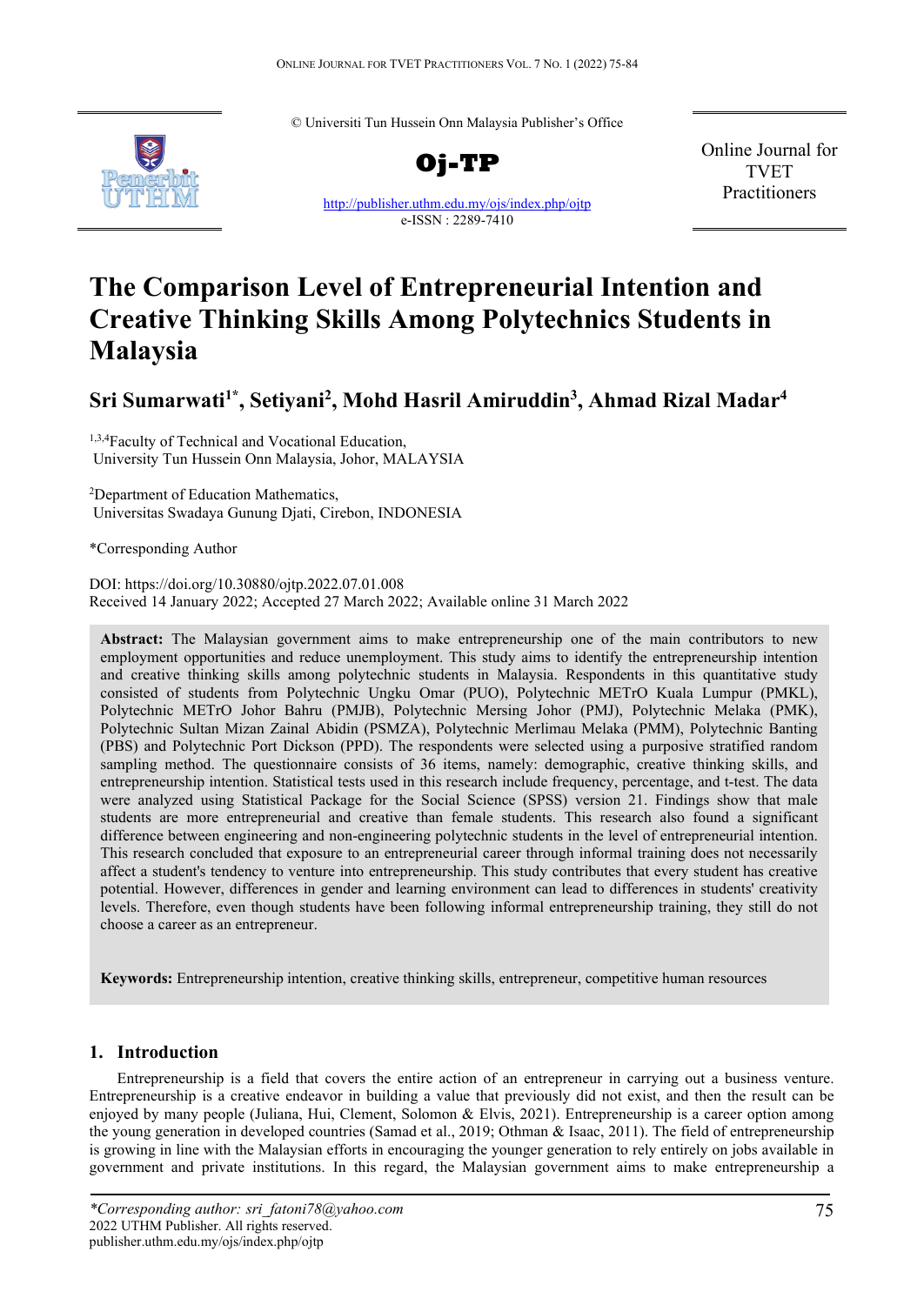contributor to new job opportunities and reduce the unemployment rate (Pihie et al., 2002; Amiruddin, Abd. Samad  $\&$ Othman, 2015). To achieve these goals, the government has conducted various efforts to support and encourage the students to become entrepreneurs after graduation (Yunos, Sumarwati & Abdullah, 2015). The Malaysian government has provided programs on exposure to entrepreneurship courses, various policies, support tools, increase in funds, physical facilities, and counseling services to attract students to choose a career in entrepreneurship. However, the tendency of students to become entrepreneurs is still less, and they are not interested in working in entrepreneurship (Jabor & Abd Hadi, 2012).

Polytechnic transformation aimed to develop human resources to meet the needs of the new economic model based on creativity and innovation (Department of Polytechnic, 2016). Transformation polytechnics have specific characteristics of graduates to be produced by the education system in the Premier Polytechnic, Metro Polytechnic and Conventional Polytechnic includes quality, competitive and creative graduates that have a passion as entrepreneurs. METrO Polytechnic, Premier Polytechnic, and Conventional Polytechnic have differences based on the criteria, characteristics, rationale, and advantages of each Polytechnic, as shown in Table 1.

|                | METrO Polytechnic                                                                                                        | Premier Polytechnic                                                                                                                                                                                                              | Conventional Polytechnic                                                                                                                                               |
|----------------|--------------------------------------------------------------------------------------------------------------------------|----------------------------------------------------------------------------------------------------------------------------------------------------------------------------------------------------------------------------------|------------------------------------------------------------------------------------------------------------------------------------------------------------------------|
| Criteria       | $\blacksquare$ Flexible<br>delivery<br>system, suitable for<br>SPM graduates and<br>who<br>those<br>have<br>worked       | • Priority<br>staff,<br>students,<br>to<br>institutions, and industry                                                                                                                                                            | Improving standards based<br>on transformation criteria                                                                                                                |
| Characteristic | ■ Thrust<br>programs<br>based on the needs of<br>the<br>urban<br>environment,<br>especially in the field<br>of services. | • The thrust program offered is<br>based on the strengths of a<br>Polytechnic.<br>■ Technology center.<br>• Collaborate<br>with<br>industry<br>continuously and effectively.<br>· Promotion of internationalization<br>programs. | Study program diversity in<br>engineering, technology,<br>trade, and services.<br>Comprehensive facilities<br>are suitable with programs<br>on offer.                  |
| Rationale      | service-<br>$\blacksquare$ Focus<br>on<br>study<br>based<br>programs.                                                    | • The program aims to produce<br>innovative graduates as industry<br>leaders and high marketability.                                                                                                                             | • The TVET program will<br>produce highly skilled and<br>knowledgeable employees.                                                                                      |
| Advantages     | Study programs that<br>attract interest<br>can<br>and meet the socio-<br>economic needs of<br>urban communities.         | Have autonomy in the offering of<br>study programs and the selection<br>of staff and students.<br>• Each program of study has active<br>collaboration with industry in a<br>variety of activities.                               | • The programs offered to<br>empower SPM graduates<br>employment<br>for<br>opportunities and further<br>education.<br>• Operational sustainability<br>in every aspect. |

| Table 1 - Differences between METrO Polytechnic, Premier Polytechnic, and Conventional Polytechnic |
|----------------------------------------------------------------------------------------------------|
| (Department of Polytechnic Studies, 2016)                                                          |

The failure to see a variety of entrepreneurial opportunities has led the students in Malaysia to be less sensitive to entrepreneurship as an option of career (Othman et al., 2012). Besides, this indicates that students cannot identify opportunities and needs of creativity. A study conducted by Marfu'ah et al. (2007) found differences in creative thinking skills based on the different learning environments. The research finding by Aripin (2002) shows that environmental factors influence students to become entrepreneurs. Exposure through the informal entrepreneurship training conducted encourages students to involve in entrepreneurship. However, Asri, Zulkifeli, and Ayob (2013) found no positive influence of entrepreneurship awareness on passion in becoming an entrepreneur among Polytechnic students. Thus, this study aims to identify the entrepreneurship intention and creative thinking skills among polytechnic students in Malaysia. The objectives of this study are:

- i. To identify the comparison level of entrepreneurial intention and creative thinking skills based on gender.
- ii. To investigate the comparison level of entrepreneurial intention and creative thinking skills based on the program of study.
- iii. To investigate the differences in entrepreneurial intention level among polytechnic students based on their involvement in the informal training about entrepreneurship.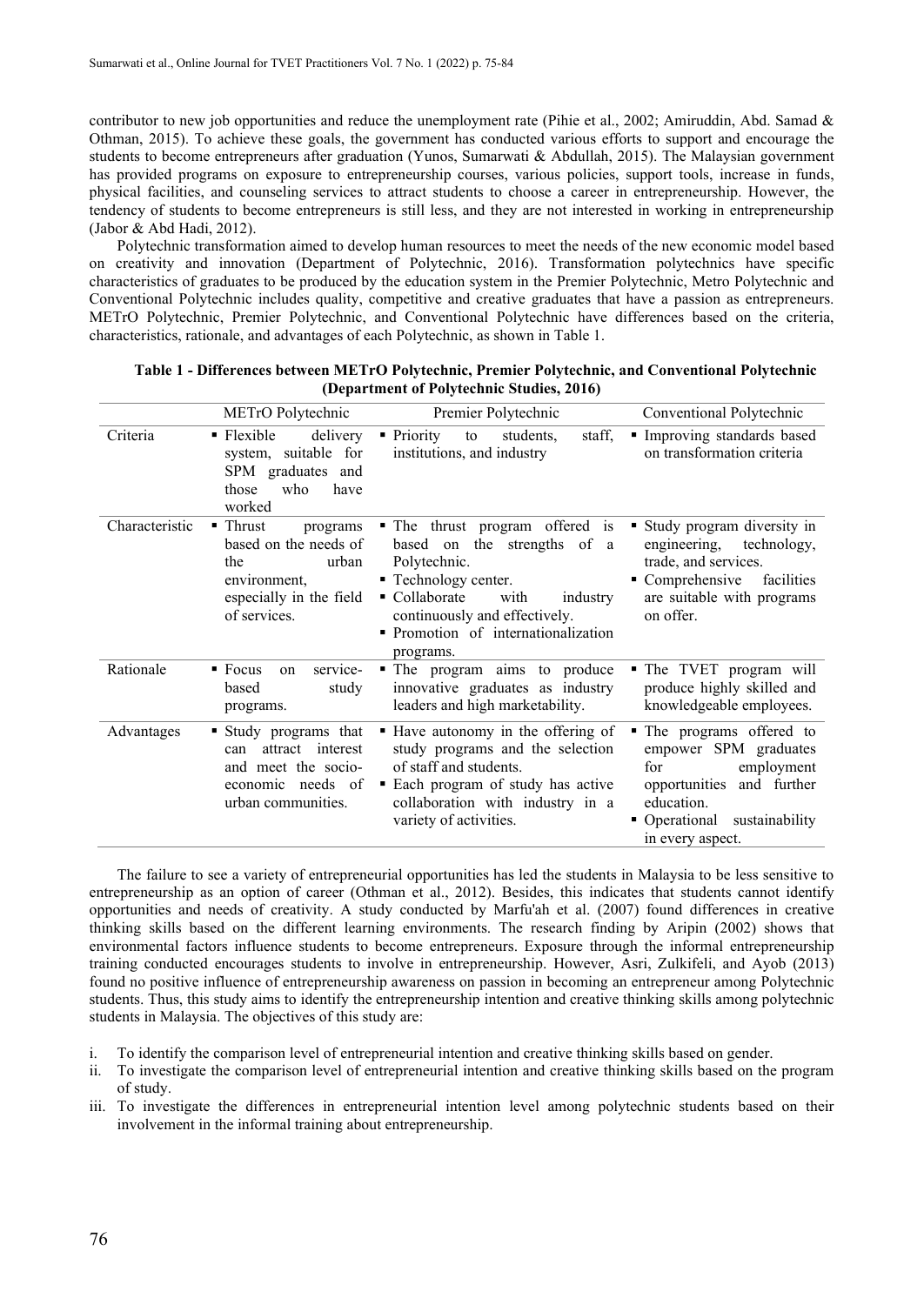

**Fig. 1 - Conceptual framework**

# **2. Methodology**

The research design of this study is quantitative, and the instrument used is a questionnaire. The questionnaire consists of six (6) demographic questions, ten (10) modified items from the Torrance Creative Thinking Test (TTCT), and 20 questions to identify the level of interest in choosing an entrepreneurial field as a career. The creative thinking skills level according to total marks of originality, flexibility, fluency, and elaboration. The entrepreneurship intention level is based on the total score of needs to be performed, the tendency to take risks, internal control, family support, and support from friends. The pilot study found that the overall Cronbach's Alpha value is 0.925 or more than 0.7, so the instrument of this study is reliable.

The criteria for students studying at the polytechnic are different based on the category of polytechnic. Conventional Polytechnic students consist of SPM graduates. METrO Polytechnic students are SPM graduates and individuals who have had a career in the polytechnic environment, while Premier Polytechnic students consist of SPM graduates, staff, institutions, and industry. Conventional Polytechnics aims to produce highly skilled and knowledgeable graduates in engineering, technology, trade, and services. METrO Polytechnic focuses on service areas and is developed in urban areas to meet the needs of the urban environment. Premier Polytechnic has a technology center and collaborates with the industry to produce innovative and highly marketable graduates to become industry leaders in the future. METrO Polytechnic, Premier Polytechnic, and Conventional Polytechnic have differences based on the criteria, characteristics, rationale, and advantages of each polytechnic. If the population is heterogeneous based on certain characters and grouped in several subpopulations to be homogeneous, then the sampling method used is the stratified random sampling method (Gulo, 2002). According to Wood & Ross-Kerr (2010), in the stratified random sampling method, the population is divided into two or more groups, and then random sampling is done from each group where variables are selected as a criterion to divide the sample into several layers, should be meaningful for the study. The population in this study is consist of all the third-semester diploma students in polytechnic in Malaysia. Based on the Department of Polytechnic (2016) and the information obtained from the Polytechnic, the population of this study is 18326 students consisting of 66 people who are METrO Polytechnic students, 3574 Premier Polytechnic students, and 14686 Conventional Polytechnic students. According to the Krejcie & Morgan Table (1970), the sample for this study was 400 students.

Gulo (2002) states that the stratified random sampling method consists of:

#### **i) Proportional stratified random sampling**

A calculation to determine the number of samples by using a layered random formula according to the rate:

$$
n_r = \frac{N_r}{N} \times n
$$

Description:

 $n_r$  = number of samples in each strata

 $N$  = number of populations in each strata

 $N$  = total population of the entire strata

 $n =$  total number of study samples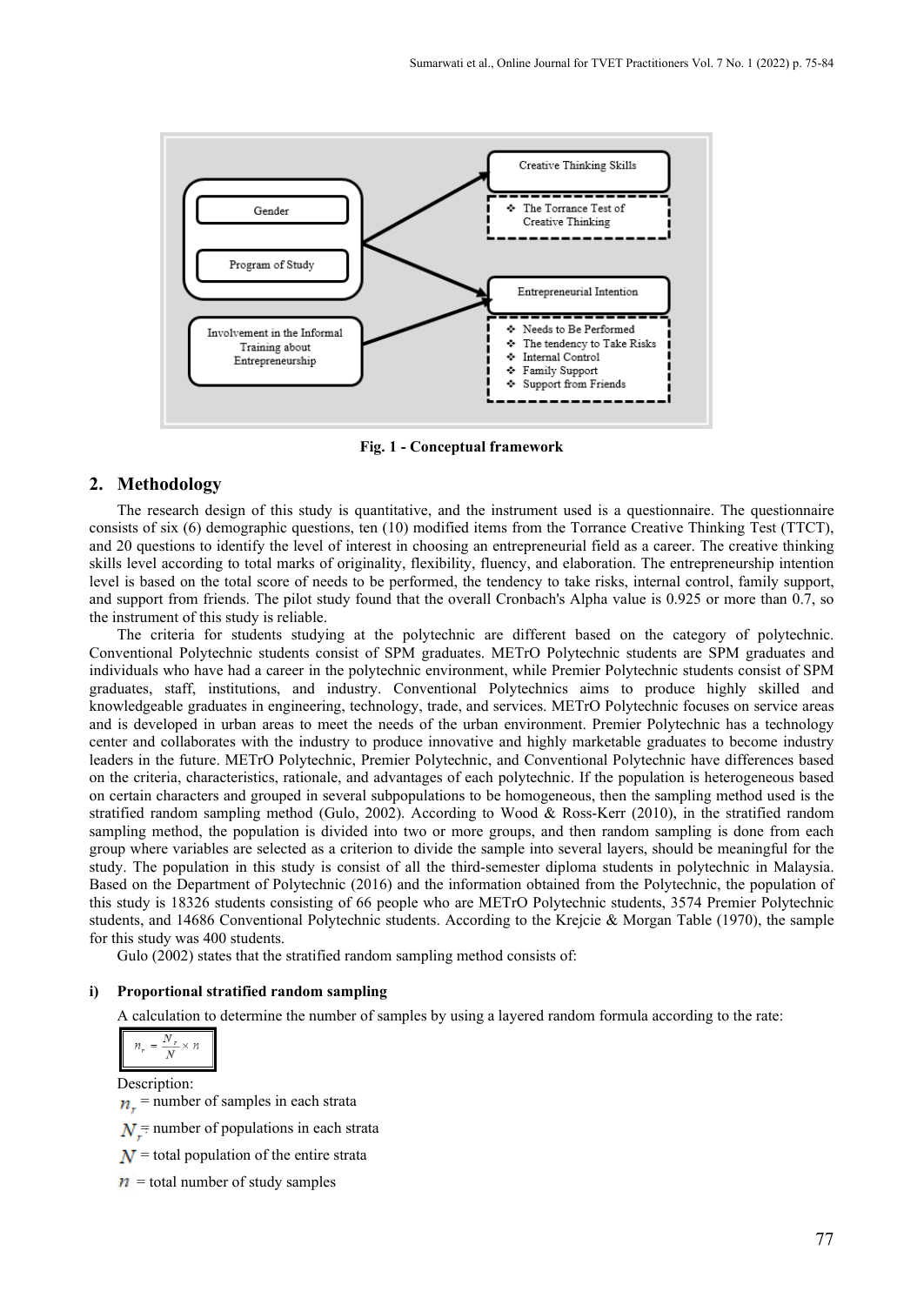Then obtained:

$$
n_1 = \frac{66}{18326} \times 400 = 2
$$
  

$$
n_2 = \frac{3574}{18326} \times 400 = 78
$$
  

$$
n_3 = \frac{14686}{18326} \times 400 = 320
$$

The calculation results in table 2 show that the sample for METrO Polytechnic is two (2) students, Premier Polytechnic 78 students, and Conventional Polytechnic 320 students. Therefore, the determination of the sample in this study could not use stratified random sampling according to the rate (proportional stratified random sampling) because there is a high difference between the total sample of METrO Polytechnic is only two (2) students and Conventional Polytechnic of 320 students.

| Polytechnic<br>Strata<br>Category |              | Total Number | $\frac{0}{0}$ | Proportional Stratified Random Sampling |               |  |
|-----------------------------------|--------------|--------------|---------------|-----------------------------------------|---------------|--|
|                                   |              | of Students  |               | Total Sample                            | $\frac{0}{0}$ |  |
|                                   | <b>METrO</b> | hh           |               |                                         | 0.4           |  |
|                                   | Premier      | 3574         | 19.5          | 78                                      | 19.5          |  |
|                                   | Conventional | 14686        | 80.1          | 320                                     | 80.1          |  |
|                                   | Total        | 18326        | 100           | 400                                     | 100           |  |

**Table 2 - Proportional stratified random sampling**

# **ii) Non-proportional stratified random sampling**

In this research, there are three strata than the calculation to determine the sample number, namely:

$$
n_r = \frac{n}{3}
$$
  
Then obtained:  

$$
n_1 = \frac{400}{3} = 133
$$
  

$$
n_2 = \frac{400}{3} = 133
$$
  

$$
n_3 = \frac{400}{3} = 133
$$

Table 3 shows that the sample for each polytechnic has the same percentage of 33.33% or 133 students. Therefore, the sample determination in this study could not use non-proportional stratified random sampling because the total number of Diploma students in semester three from METrO Polytechnic did not reach 133 people, which is only 66 students.

| Table 3 - Non-proportional stratified random sampling |  |  |  |
|-------------------------------------------------------|--|--|--|
|                                                       |  |  |  |

| Polytechnic<br>Strata<br>Category |              | Total<br>Number of | $\frac{0}{0}$ | Proportional Stratified<br>Random Sampling |       | Non-Proportional Stratified<br>Random Sampling |       |
|-----------------------------------|--------------|--------------------|---------------|--------------------------------------------|-------|------------------------------------------------|-------|
|                                   |              | <b>Students</b>    |               | Total Sample                               | $\%$  | Total Sample                                   | $\%$  |
|                                   | <b>METrO</b> | 66                 | 0.4           |                                            | (0.4) | 133                                            | 33.33 |
|                                   | Premier      | 3574               | 19.5          | 78                                         | 19.5  | 133                                            | 33.33 |
|                                   | Conventional | 14686              | 80.1          | 320                                        | 80.1  | 133                                            | 33.33 |
|                                   | Total        | 18326              | 100           | 400                                        | 100   | 399                                            | 100   |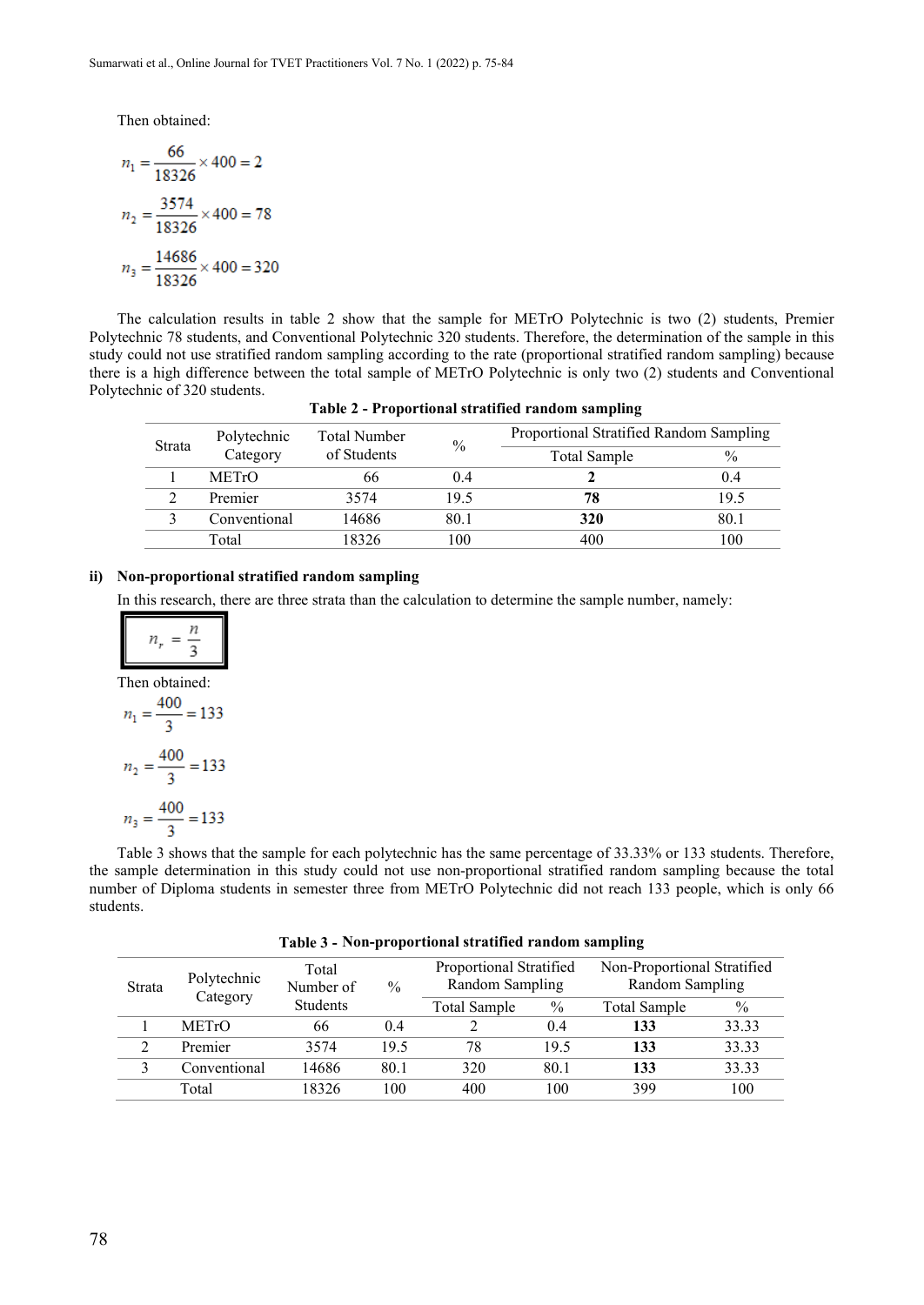#### **iii) Purposive stratified random sampling**

The determination of the sample total in this study was carried out by reducing the percentage of Conventional Polytechnic samples by 20% and adding 10% for each sample percentage of METrO Polytechnic and Premier Polytechnic. Then obtained:

Conventional Polytechnic:  $80.1\% - 20\% = 60.1\% \rightarrow 60.1\% \times 400 = 240$ 

 $: 0.4\% + 10\% = 10.4\% \rightarrow 10.4\% \times 400 = 42$ METrO Polytechnic

:  $19.5\% + 10\% = 29.5\% \rightarrow 29.5\% \times 400 = 118$ Premier Polytechnic

Proportional stratified random sampling according to rate and non-proportional stratified random sampling not according to rate cannot be carried out, so the calculation to determine the number of samples in this study using purposive stratified random sampling by considering the study needs. Table 4 shows that the total sample for METrO Polytechnic is 42 students, Premier Polytechnic is 118 students, while the total sample for Conventional Polytechnic is 240 students.

| <b>Strata</b> | Polytechnic  | <b>Total Number</b> | $\%$ | Proportional Stratified |      | Purposive Stratified |               |
|---------------|--------------|---------------------|------|-------------------------|------|----------------------|---------------|
|               | Category     | of Students         |      | Random Sampling         |      | Random Sampling      |               |
|               |              |                     |      | Total Sample            | $\%$ | Total Sample         | $\frac{0}{0}$ |
|               | <b>METrO</b> | 66                  | 0.4  |                         | 0.4  | 42                   | 10.4          |
|               | Premier      | 3574                | 19.5 | 78                      | 19.5 | 118                  | 29.5          |
|               | Conventional | 14686               | 80.1 | 320                     | 80.1 | 240                  | 60.1          |
|               | Total        | 18326               | 100  | 400                     | 100  | 400                  | 100           |

**Table 4 - Purposive stratified random sampling**

Questionnaire forms sent to METrO Polytechnic were 50, and the number received by the researchers was 42 or 9.9%. For Premier Polytechnic, the questionnaires submitted were 130 pieces, and the number of questionnaires filled by the respondents was 28.5% or 121. Besides, the number sent for the Conventional Polytechnic was 363, and the researchers received only 61.6% or 262. Therefore, the questionnaire was accepted by the researcher and analyzed only 425. Therefore, the respondents only consist of 425 students from the third-semester diploma in Polytechnic Ungku Omar (PUO), Polytechnic METrO Kuala Lumpur (PMKL), Polytechnic METrO Johor Bahru (PMJB), Polytechnic Mersing Johor (PMJ), Polytechnic Melaka (PMK), Polytechnic Sultan Mizan Zainal Abidin (PSMZA), Polytechnic Merlimau Melaka (PMM), Polytechnic Banting (PBS) and Polytechnic Port Dickson (PPD). The statistical tests used in this study include a descriptive analysis of frequency and percentage and an inference analysis of the t-test. Data from the research were analyzed using Statistical Package for the Social Science (SPSS) version 21.

# **3. Finding and Discussion**

#### **3.1 Comparison Level of Entrepreneurial Intention Based on Gender**

The demographic approach assumes that gender can influence an individual to choose entrepreneurship as a career. Physiological differences between the gender can lead to different levels of entrepreneurial intention (Ward, Hernández-Sanchez & Sanchez-García, 2019). The respondents in this study consist of 197 male students and 228 female students. The results analysis using the t-tests at Table 5 found that differences in the level of entrepreneurial intention based on gender are significant ( $t = 6.319$ , df = 423,  $p < 0.05$ ).

| Gender                        | N   |                      | Levene's Test for<br><b>Mean</b> Equality of Variances |       | <i>t-test for Equality of Means</i> |    |                 |                 |  |
|-------------------------------|-----|----------------------|--------------------------------------------------------|-------|-------------------------------------|----|-----------------|-----------------|--|
|                               |     |                      |                                                        | Sig.  |                                     | df | Sig. (2-tailed) | Mean Difference |  |
| Male                          | 197 | 67.990               |                                                        |       |                                     |    |                 |                 |  |
| Female                        | 228 | 58.232               | 1.547                                                  | 0.214 | 6.319 423                           |    | 0.000           | 9.7574          |  |
| $\mathbf{r}$ and $\mathbf{r}$ |     | $\sim$ $\sim$ $\sim$ |                                                        |       |                                     |    |                 |                 |  |

Level of significant 0.05

This research shows there are significant differences between male and female polytechnic students in the level of entrepreneurial intention. Therefore, this study found that male students are more likely to choose a career in entrepreneurship than female students. In choosing a career, individuals have their purposes, such as building selfidentity, passion, experience, financial resources, or search for wealth. Before work, a student needs to make the right decisions about planning for the future. The results were different from a study conducted by Nasharudin and Harun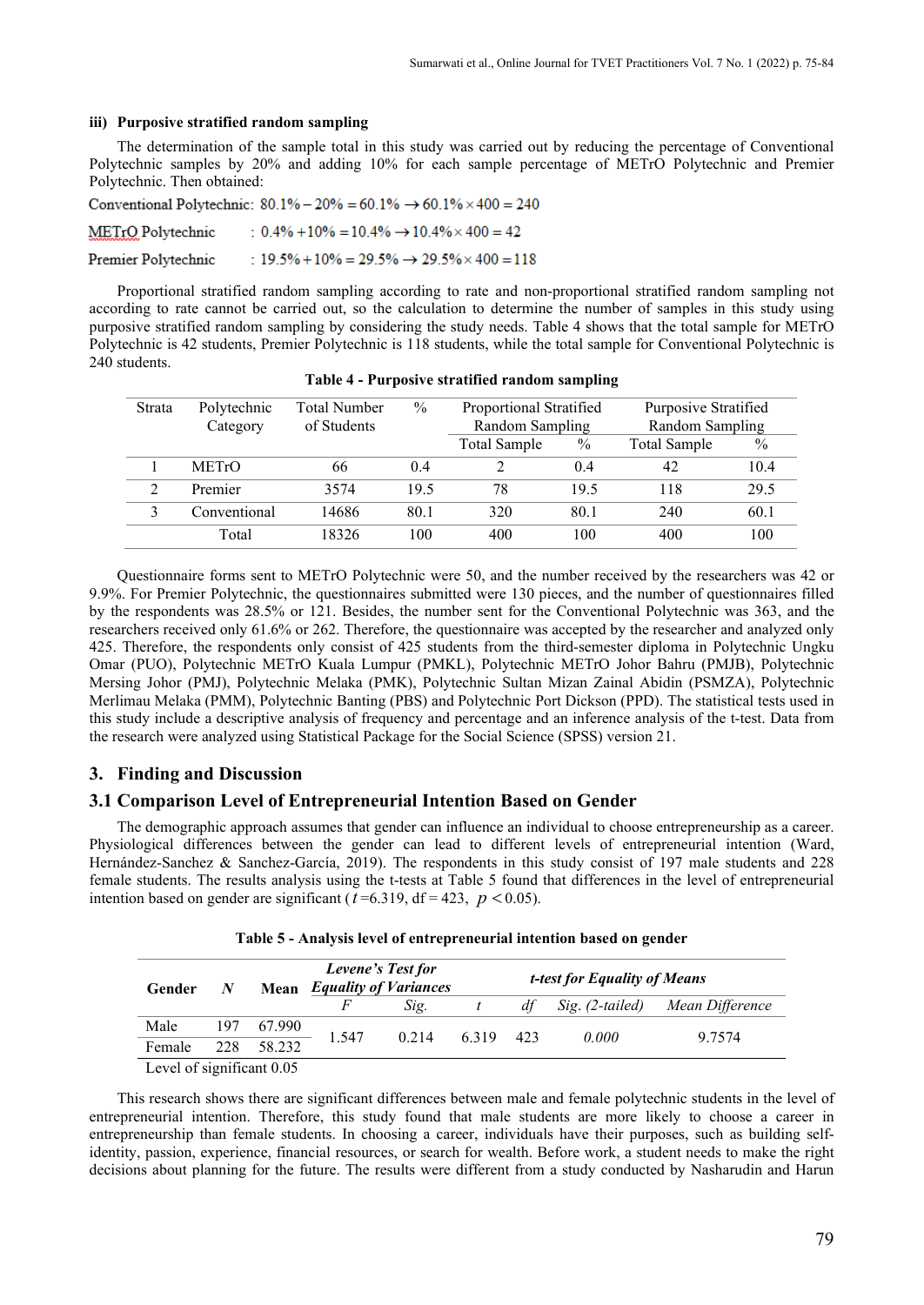(2010) that found no significant differences in the entrepreneurial intention between male and female students. The differences in the results can be the causes as the study is to test the entrepreneurial intention based on responsibility, energy, self-confidence, a view towards the future, commitment to work, creativity and innovation, internal control, and the tendency to take risks. While the entrepreneurial intention in this study was a test based on the criterion that needs to be performed, there is a tendency to take risks, internal control, family support, and support from friends.

This research found that male students are more likely to choose a career in entrepreneurship than female students. The results of this study support the study conducted by Fapohunda (2013) on 180 respondents consisting of 102 females and 78 male respondents in the Department of industrial relations and public administration of Lagos State University, Nigeria which obtained that the level of female entrepreneurial tendency is lower compared to men. Moreover, this study also supports Mazzarol et al. (1999) who researched entrepreneurs in the area of Western Australia a total of 93 respondents found that men have a greater tendency to become entrepreneurs than women. The findings of this study illustrate that polytechnic students, especially women, are less interested in pursuing a career in entrepreneurship after graduation.

#### **3.2 Comparison Level of Creative Thinking Skills Based on Gender**

Gender aspects can influence an individual's creativity (Proudfoot, Kay & Koval, 2015). Differences in an individual's level of creativity can be due to physiological differences between males and females. The results using the t-tests at Table 6 found that the differences in the level of creative thinking skills between male and female students are significant ( $t = 7.068$ , df = 423,  $p < 0.05$ ).

| Gender | N        | Mean     | Levene's Test for<br><b>Equality of Variances</b> |       |           |    | <i>t-test for Equality of Means</i> |                 |
|--------|----------|----------|---------------------------------------------------|-------|-----------|----|-------------------------------------|-----------------|
|        |          |          | F                                                 | Sig.  |           | dt | Sig. (2-tailed)                     | Mean Difference |
| Male   | 197      | 35.604   |                                                   | 0.140 |           |    |                                     |                 |
| Female | 228      | 27.702   | 2.191                                             |       | 7.068 423 |    | 0.000                               | 7.9023          |
|        | $\cdots$ | $. \cap$ |                                                   |       |           |    |                                     |                 |

**Table 6 - Analysis level of creative thinking skills based on gender**

Level of significant 0.05

This research found that there are significant differences between male and female polytechnic students' creative thinking levels. This study found that male students are more creative than female students. The results show there are significant differences between male and female students based on the creative thinking levels. This study supports Singh (2011) who found, there are significant differences in the level of creative thinking based on gender. However, this finding is different from the results of a study by Saee (2004) who found that there is no difference in the level of creativity between males and females. The findings of this study also do not support the results of Kasim (2012) study which shows that there is no difference in creative thinking between male and female students. In addition, Syukri and Zulkarnain (2012) have different results, their findings show no significant differences in creative thinking level between male and female students. The results are not the same because of the differences in the background of activities of respondents. Those research respondents are Multi-Level Marketing employees, who have the activity of promoting a product service, and are always creative to ensure that sales targets can be achieved. Thus, the respondents of this study consisted of Diploma students in semester three who still need to learn various knowledge throughout the study. In this study, 197 Polytechnic male students have a moderate level of creativity, and 228 female students at a low level. The Polytechnic female students only give ideas related to what already exists in daily life and prove that female students thinking is limited. Besides, this research shows that male students are more creative than female students. In general, male students lack imagination and cannot produce original, unique, and unusual ideas.

#### **3.3 Comparison Level of Entrepreneurial Intention Based on The Program of Study**

The respondents in this study consist of 202 engineering students and 223 non-engineering students. By using the t-test, it was obtained that differences in the entrepreneurial intention based on the program of study are significant  $(t = 5.992, df = 423, p < 0.05)$ . There are significant differences between the engineering and non-engineering polytechnic students in the level of entrepreneurial intention.

| Gender      | N | Mean       | Levene's Test for Equality of Variances T-test for Equality of Means |       |           |    |                    |
|-------------|---|------------|----------------------------------------------------------------------|-------|-----------|----|--------------------|
|             |   |            | E                                                                    | Sig.  |           | df | Sig. $(2$ -tailed) |
| Engineering |   | 202 67.624 | 0.932                                                                | 0.335 | 5.992 423 |    | 0.000              |

**Table 7 - Analysis level of entrepreneurial intention based on the program of study**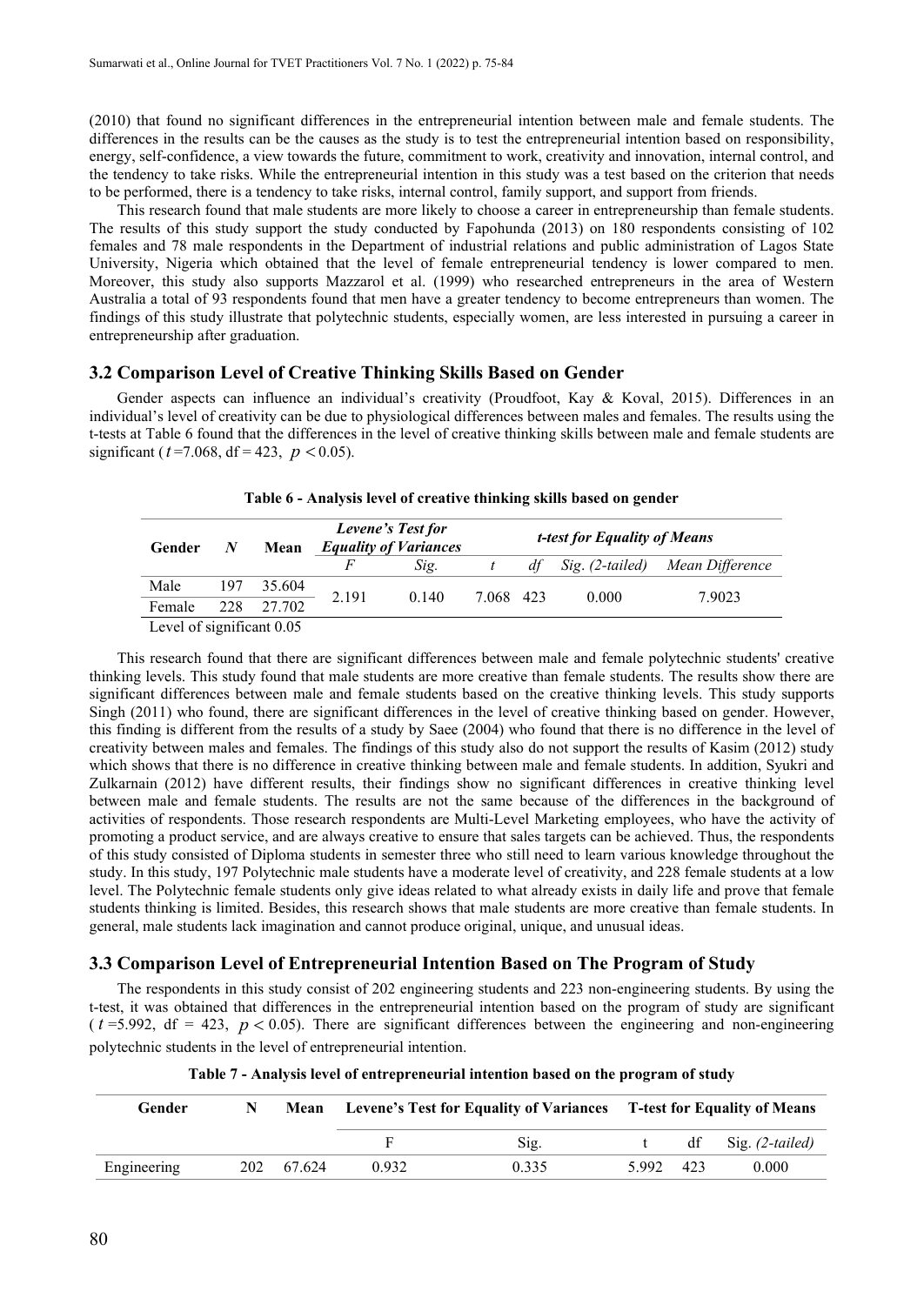| Non-Engineering | 223 | 58.345 |
|-----------------|-----|--------|
|-----------------|-----|--------|

Level of significant 0.05

This finding is supported by the results of Law and Breznik (2017), which found that engineering students have higher attitudes and intentions towards the field of entrepreneurship compared to non-engineering students. The findings of this study are also in line with Gupta et al. (2005) who argued that engineering and non-engineering students' perceptions of entrepreneurship are different. The finding shows that engineering students would prefer a career in entrepreneurship compared with non-engineering students. Entrepreneurial intention levels among engineering students are moderate, while non-engineering students have a low level. This situation is similar to the results of the study by Indarti and Rostiani (2008) that found no significant differences in the entrepreneurial intention among Norwegian students that take or do not take economics and business studies programs. These results also obtained that exposure to entrepreneurial careers, according to non-formal training does not necessarily affect a student's tendency to become an entrepreneur. So, the results of this study can be a reference to the Polytechnic to further encourage non-engineering students to choose the field of entrepreneurship as a career in the future because they already have specific knowledge in their field of study. Apart from that, based on this discussion, it is hoped that more new entrepreneurs with an engineering background will further boost the development of the technology industry in Malaysia.

# **3.4 Comparison Level of Creative Thinking Skills Based on The Program of Study**

This study shows that the differences in the level of creative thinking skills between engineering and nonengineering polytechnic students are significant ( $t = 6.879$ , df = 423,  $p < 0.05$ ). There are significant differences between engineering and non-engineering polytechnic students based on the level of creative thinking skills. This study shows that engineering students have a moderate level of creative thinking skills and non-engineering students have a low level of creative thinking skills. Besides, based on this study it was obtained that engineering students have a moderate level of creative thinking skills and non-engineering students have a low level of creative thinking skills. These results are parallel with the findings by Ayob et al. (2011) that show the level of creative thinking skills among engineering students from the National University of Malaysia are at the level of creative thinking skills on the average score of creativity.

| Gender                     | N | Mean       | <b>Levene's Test for Equality of Variances</b> T-test for Equality of Means |       |           |  |                      |  |  |
|----------------------------|---|------------|-----------------------------------------------------------------------------|-------|-----------|--|----------------------|--|--|
|                            |   |            |                                                                             | Sig.  |           |  | $df$ Sig. (2-tailed) |  |  |
| Engineering                |   | 202 35.406 | 1.460                                                                       |       | 6.879 423 |  | 0.000                |  |  |
| Non-Engineering 223 27.704 |   |            |                                                                             | 0.228 |           |  |                      |  |  |

**Table 8 - Analysis level of creative thinking skills based on the program of study**

Level of significant 0.05

# **3.5 Differences Level of Entrepreneurial Intention Among Polytechnic Students Based on Their Involvement in The Informal Training About Entrepreneurship**

The majority of students in the third-semester diploma in Polytechnic involved in the informal training entrepreneurship includes 276 respondents, but 149 respondents have never attended the informal training about entrepreneurship. Data analysis shows that there were no significant differences in the level of entrepreneurial intention among students of polytechnics based on the involvement of informal training about entrepreneurship  $(t=1.618, df=$ 423,  $p > 0.05$ ).

| Table 9 - Analysis differences level of entrepreneurial intention based on their involvement in the |
|-----------------------------------------------------------------------------------------------------|
| informal training about entrepreneurship                                                            |

| Informal training about $\overline{N}$<br>Entrepreneurship |            | Levene's Test for<br><b>Mean</b> <i>Equality of Variances</i> |       | <i>t-test for Equality of Means</i> |  |       |                                    |
|------------------------------------------------------------|------------|---------------------------------------------------------------|-------|-------------------------------------|--|-------|------------------------------------|
|                                                            |            |                                                               | Sig.  |                                     |  |       | df Sig. (2-tailed) Mean Difference |
| Attended                                                   | 276 63.750 |                                                               | 0.067 | 1.618 423                           |  | 0.106 | 2.6927                             |
| Not Attended                                               | 149 61.057 | 2.368                                                         |       |                                     |  |       |                                    |
| Lovel of significant $0.05$                                |            |                                                               |       |                                     |  |       |                                    |

Level of significant 0.05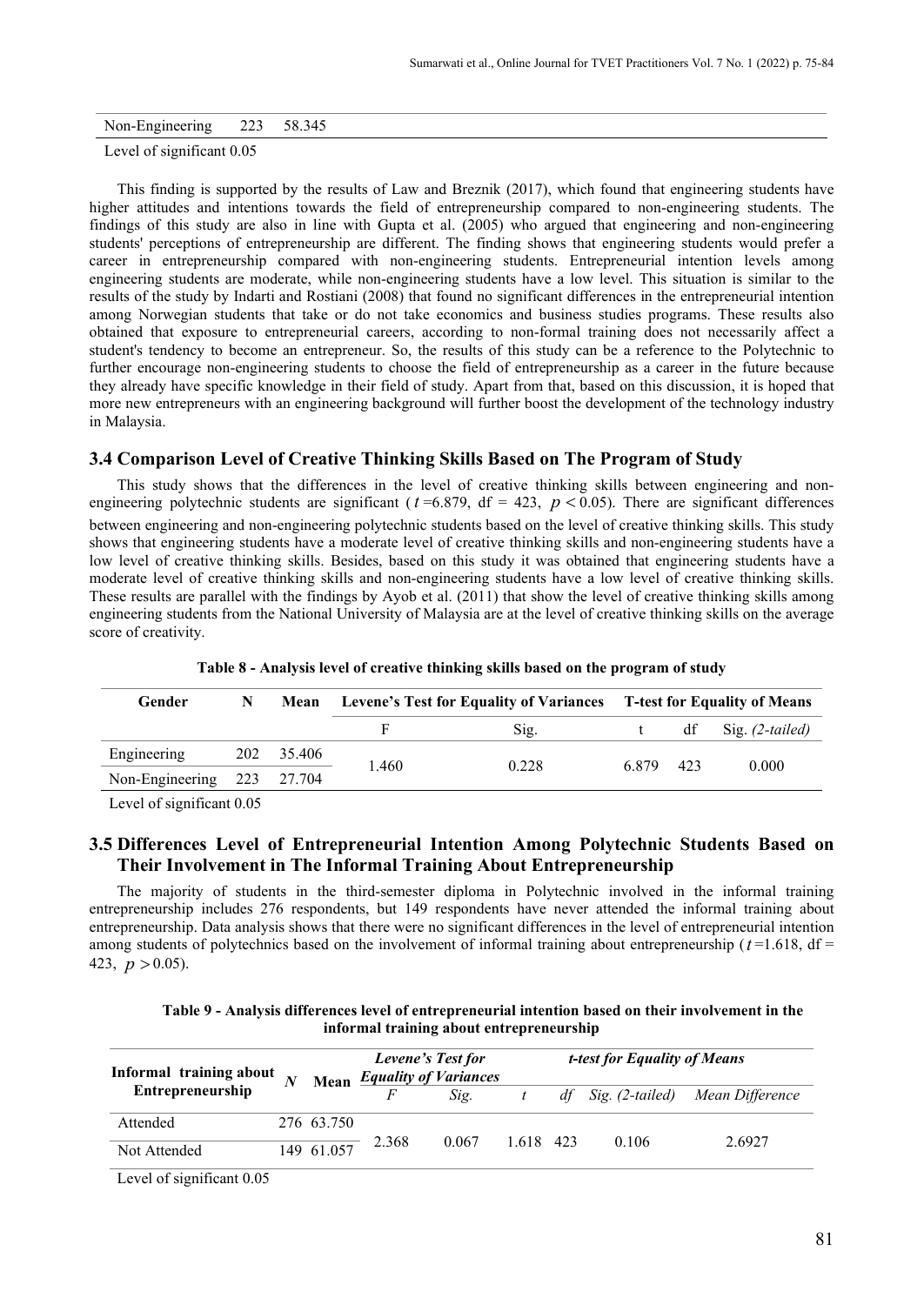This finding means that the polytechnic students, who have attended or not attended the informal training about entrepreneurship, have the same level of entrepreneurial intention at a moderate level. This study shows that exposure to the entrepreneurial career by informal training does not necessarily affect the tendency of a student to become an entrepreneur. However, these findings are not consistent with Idris (2009), who obtained that students enrolled in entrepreneurship courses during the study will tend to become entrepreneurs after graduation. Different results may be because the research consists of final year students, while the respondents of this study are third-semester students. However, the duration of the student's study at the educational institution affects the amount of knowledge that the student has acquired. Thus, based on this study, it is concluded that exposure to an entrepreneurial career through informal training does not necessarily affect a student's tendency to venture into entrepreneurship. Therefore, even though students have been following informal entrepreneurship training, they still do not choose a career as an entrepreneur.

### **4. Conclusion**

Creativity is closely related to entrepreneurship because to be successful in running a business, an entrepreneur needs to be creative. Besides, a series of creative processes are used by entrepreneurs to identify new business opportunities, generate new ideas to improve product quality, resolve existing issues, and also address existing challenges/risks. Polytechnic students that have a high level of creative thinking skills are an asset to the polytechnics to prove to the public that the polytechnics can produce quality and competitive human resources. The level of entrepreneurial intention, higher polytechnic students will increase the number of entrepreneurs in Malaysia. Therefore, this study will hopefully help the lecturers, Department of Polytechnic Education, Ministry of Education, Malaysia, and others who are relevant to design an effort to increase the level of creative thinking skills and the level of entrepreneurial intention among polytechnic students.

This study contributes to the understanding of students that each student has creative potential, but differences in gender and learning environment can lead to the existence of differences in the level of creativity possessed by each student. This study also shows that Polytechnic students have trouble using imagination to generate unique ideas because they only focus on something that is in everyday life. Thus, only a small percentage of students can use high imagination to build new ideas and are rarely thought of by other students. This research indicates a lack of creative potential among Polytechnic students in general. In this regard, male students can come up with new ideas and good descriptions while still being brief, while the majority of female students are unable to describe the situation well because their thinking is still rooted in their experiences in daily life.

This study can also be one of the sources of reference that a student's expertise in a particular field of study can be an opportunity to start an entrepreneurial career in line with the level of creative thinking skills. Students should use creativity to act quickly in sniffing and seizing various new business opportunities and not just focus on existing types of entrepreneurship. Besides, entrepreneurial exposure during the study should be applied by students to reduce the risk of failure in starting a venture or venture into entrepreneurship.

The researcher proposed to conduct a comparative study of verbal and figural creativity based on the criteria of description, originality, fluency, and fluency. Future research recommends identifying creative learning in formal education. In addition, future studies can explore the influence of psychological characteristics such as achievement needs and internal control against entrepreneurship intention. Further studies recommend examining family and peer background factors that influence entrepreneurship intention. In addition, future researchers recommend identifying factors that influence the effectiveness of informal entrepreneurship training on entrepreneurial intention.

#### **Acknowledgement**

The author would like to express appreciation to the Ministry of Higher Education for supporting this research through Fundamental Research Grant Scheme (FRGS/1/2018/SS04/UTHM/02/1) VOT K044.

#### **References**

Ajzen, I. (1991). The Theory of Planned Behavior. Organizational Behavior and Human Decision Processes, 50 (2), 179-211.

Alma, B. (2007). Entrepreneurs. Bandung: Alfabeta.

Amiruddin, M.H., Abd. Samad, N., & Othman, N. (2015). An Investigation Effects of Mastery Learning Strategy On Entrepreneurship Knowledge Acquisition Among Aboriginal Students. Procedia Social and Behavioral Sciences 204 (2015).

Aprilianty, E. (2012). The Influence of Entrepreneurial Personality, Entrepreneurial Knowledge and Environment on Entrepreneurial Interest of Vocational School Students. Journal of Vocational Education, 2 (3), 311-324.

Arikunto, S. (2006). Research Procedures a Practical Approach. Jakarta: Rineka Cipta.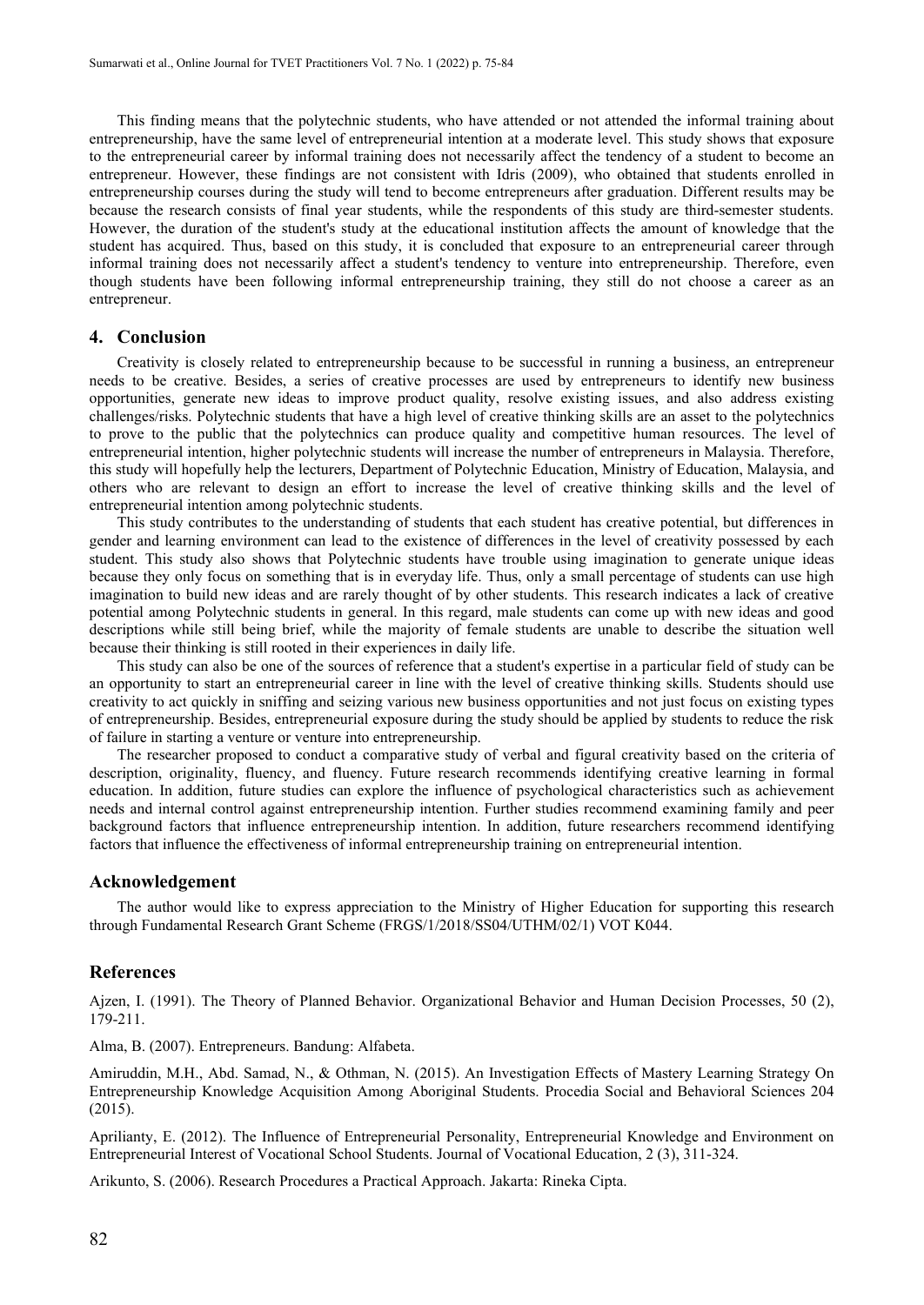Aripin, R. M. (2002). Career Tendency as an Entrepreneur Among Bumiputera Students in Polytechnic Sultan Haji Ahmad Shah, Kuantan, Pahang. Kolej Universiti Teknologi Tun Hussein Onn: Master's Thesis.

Asri, N., Zulkifeli, Z. & Ayob, N. H. (2013). The Effectiveness of the Ramadhan Entrepreneur Program on Electrical Engineering Students, Sultan Azlan Shah Polytechnic Taking Entrepreneurship Courses (PB201). PSAS DIGEST 2013. ms. 107-115.

Arshad, M. Y. & Salam, S. N. A. A. (2011). Student Creativity Level Social Science Education and Life Skills Program, Faculty of Education, Universiti Teknologi Malaysia. Journal of Science Social, 4, 26-38. ISSN: 2231-7341.

Ayob, A., Hussain A., Mustaffa M. M. dan Majid R. A. (2011). Creativity Assessment in Electrical Engineering. Engineering & Built Environment Education Seminar (PeKA'11). Teaching and Learning Congress, Universiti Kebangsaan Malaysia: 357-363.

Bygrave, W. D. (1994). The Portable MBA in Entrepreneurship. New York: John Wiley & Sons.

Corman, J. & Lussier, R. N. (2001). Entrepreneurial New Ventures. Australia: Dame Thomson Learning.

Department of Polytechnic. (2016). Polytechnic Information. Accessed June 26, 2017, from the Department of Polytechnic Studies: http://www.Polytechnic.edu.my/webbpp\_html/kategoriPolytechnic.html.

Doughlas, E. J., & Shepherd, D. A. (2002). Self-Employment as a Career Choice: Attitudes, Entrepreneurial Intentions and Utility Maximization. Entrepreneurship Theory and Practice, pp 81-90.

Drucker, P. F. (1998). Innovation and Entrepreneurship Practice and Principles. Britain: Butterworth Heinemann.

Gorman, G., Hanlon, D. & King, W. (1997). Some Research Perspectives on Entrepreneurship Education, Enterprise Education and Education for Small Business Management: A Ten-Year Literature Review. International Small Business Journal, 15 (3), 56-77.

Greenbank, P. & Hepworth, S. (2008). Improving the Career Decision-Making Behavior of Working Class Students: Do Economics Barriers Stand in The Way? Journal of European Industrial Training, 32 (7), 492-509.

Hadiyati, E. (2011). Creativity and Innovation Influence Small Business Entrepreneurship. Journal of Management and Entrepreneurship, 13 (1), 8-16.

Idris, S. H. M. (2009). Entrepreneurial Tendency Among Engineering Students at Public Institutions of Higher Learning in the Northern Region of Peninsular Malaysia. Universiti Utara Malaysia: Master's Thesis.

Indarti, N. & Rostiani, R. (2008). Student Entrepreneurial Intentions: A Comparative Study Between Indonesia, Japan and Norway. Indonesian Economic and Business Journal, 23 (4), 1-27.

Jabor, M. K. & Abd Hadi, A. F. (2012). The Tendency of Final Year Students at the Mara Skills Institute Towards Entrepreneurship. Journal of Educational Management, 5, 16-33. ISSN: 2231-7341.

Juliana, N., Hui, H., Clement, M., Solomon, E. & Elvis, O. (2021). The Impact of Creativity and Innovation on Entrepreneurship Development: Evidence from Nigeria. Open Journal of Business and Management, 9: 1743-1770.

Lukmayanti, A. (2012). Relationship between Self-Efficiency and Entrepreneurship Interest, Class XII Students, Employment Expertise Program at SMK Negeri 6 Yogyakarta. Universitas Negeri Yogyakarta: Laporan Projek Sarjana Muda.

Mahzan, N. (2002). A Study on the Level of Creativity Among Form Four Students in Jasin District, Melaka. Universiti Teknologi Malaysia: Laporan Projek Sarjana Muda.

Marfu'ah, J. Suparno & Dewi, R. (2007). Creativity Differences in Elementary School Students (SD) and Integrated Islamic Elementary Schools (SDIT). Indigenous: Jurnal Ilmiah Psikologi, 9 (1), 108-118.

Montel, N. A. (2007). The Tendency to Selection of Fields of Specialization Among UTHM Students and Its Relationship with Academic Achievement. Universiti Tun Hussein Onn Malaysia: Master's Thesis.

Nasharudin, N. & Harun, H. (2010). Entrepreneurial Career Aspirations Among Students of Public Institutions of Higher Learning. Malaysian Journal of Education, 35 (1), 11-17. ISSN 0126-6020 / 2180-0782.

Othman, N. & Ishak, S. (2011). Tendency Towards Entrepreneurial Career Selection According to Students Entrepreneur Scheme Participants' Perceptions. Journal of Technology (Social Sciences), 56, 47-63.

Othman, N., Othman, N. H., Poo, B. T. & Ismail, R. (2012). The Impact of Globalization and Entrepreneurial Career Choice Behavior Among University Students. Economic and Social Transformation Towards a Developed Country. 7th Malaysian National Economic Conference, Volume 1. Universiti Kebangsaan Malaysia. ms 435-445. ISSN: 2231- 962x.